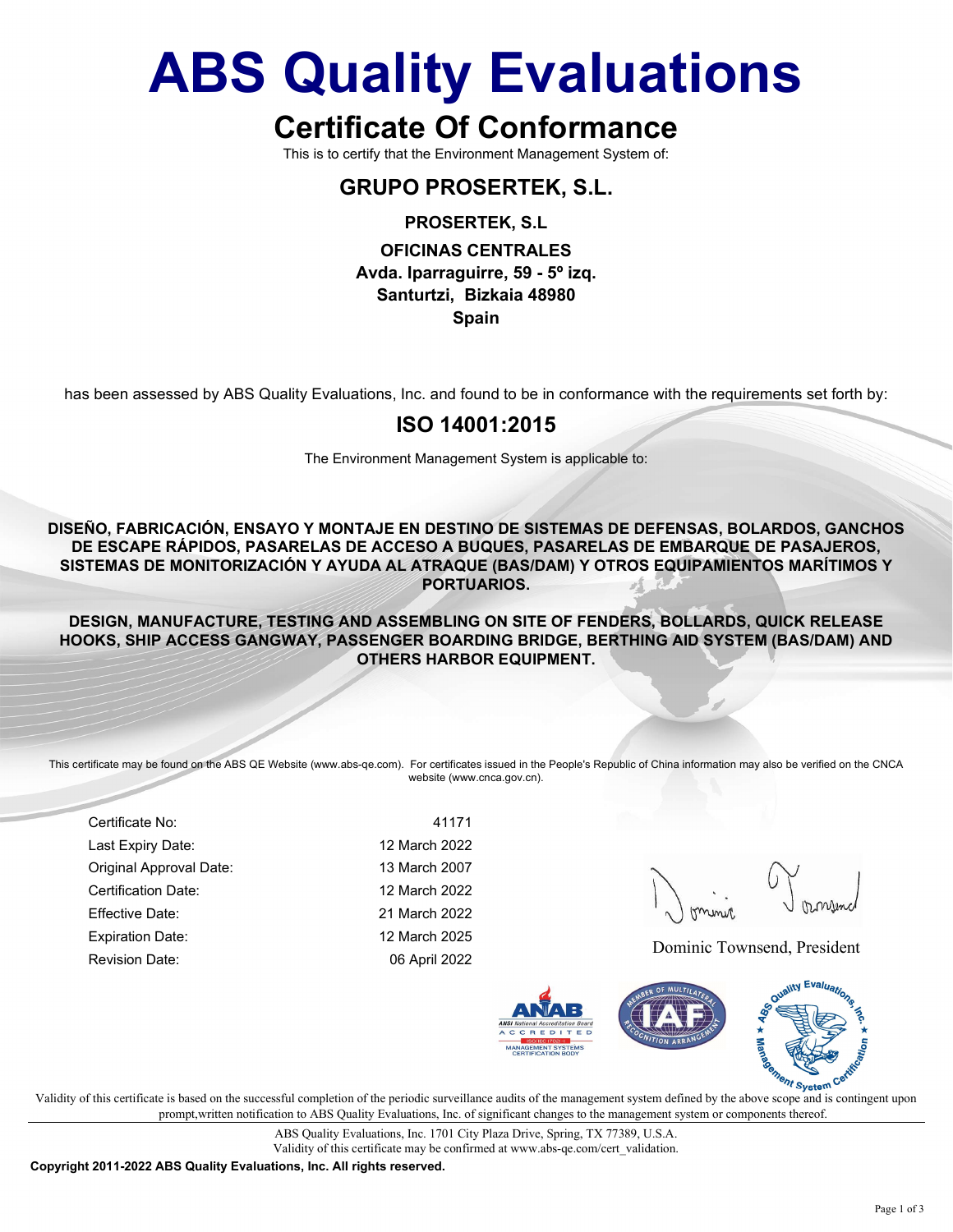# ABS Quality Evaluations

## Certificate Of Conformance

This is to certify that the Environment Management System of:

## PROSERTEK, S.L

OFICINAS CENTRALES Avda. Iparraguirre, 59 - 5º izq.

Santurtzi, Bizkaia 48980 Spain

has been assessed by ABS Quality Evaluations, Inc. and found to be in conformance with the requirements set forth by:

### ISO 14001:2015

The Environment Management System is applicable to:

been assessed by ABS Quality Evaluations, Inc. and found to be in conformance with the requirem<br>
ISO 14001:2015<br>
The Environment Management System is applicable to:<br>
ministration, finance, human resources, purchasing, logi The Environment Management System is applicable to:<br>
Ininistration, finance, human resources, purchasing, logistics, commercial, engineering, proje<br>
general management, SAT and quality, environmental and pri management sys ministration, finance, human resources, purchasing, logistics, commercial, engineering, proje<br>
general management, SAT and quality, environmental and pri management system<br>
The validity of this certificate is contingent up Administration, finance, human resources, purchasing, logistics, commercial, engineering, project management, general management, SAT and quality, environmental and prl management systems.

The validity of this certificate is contingent upon maintenance of multi-site certificate 41171 issued to GRUPO PROSERTEK, S.L.

Certificate No: 41171-45200

Dominic Townsend, President

Validity of this certificate is based on the successful completion of the periodic surveillance audits of the management system defined by the above scope and is contingent upon prompt,written notification to ABS Quality Evaluations, Inc. of significant changes to the management system or components thereof.

> ABS Quality Evaluations, Inc. 1701 City Plaza Drive, Spring, TX 77389, U.S.A. Validity of this certificate may be confirmed at www.abs-qe.com/cert\_validation.